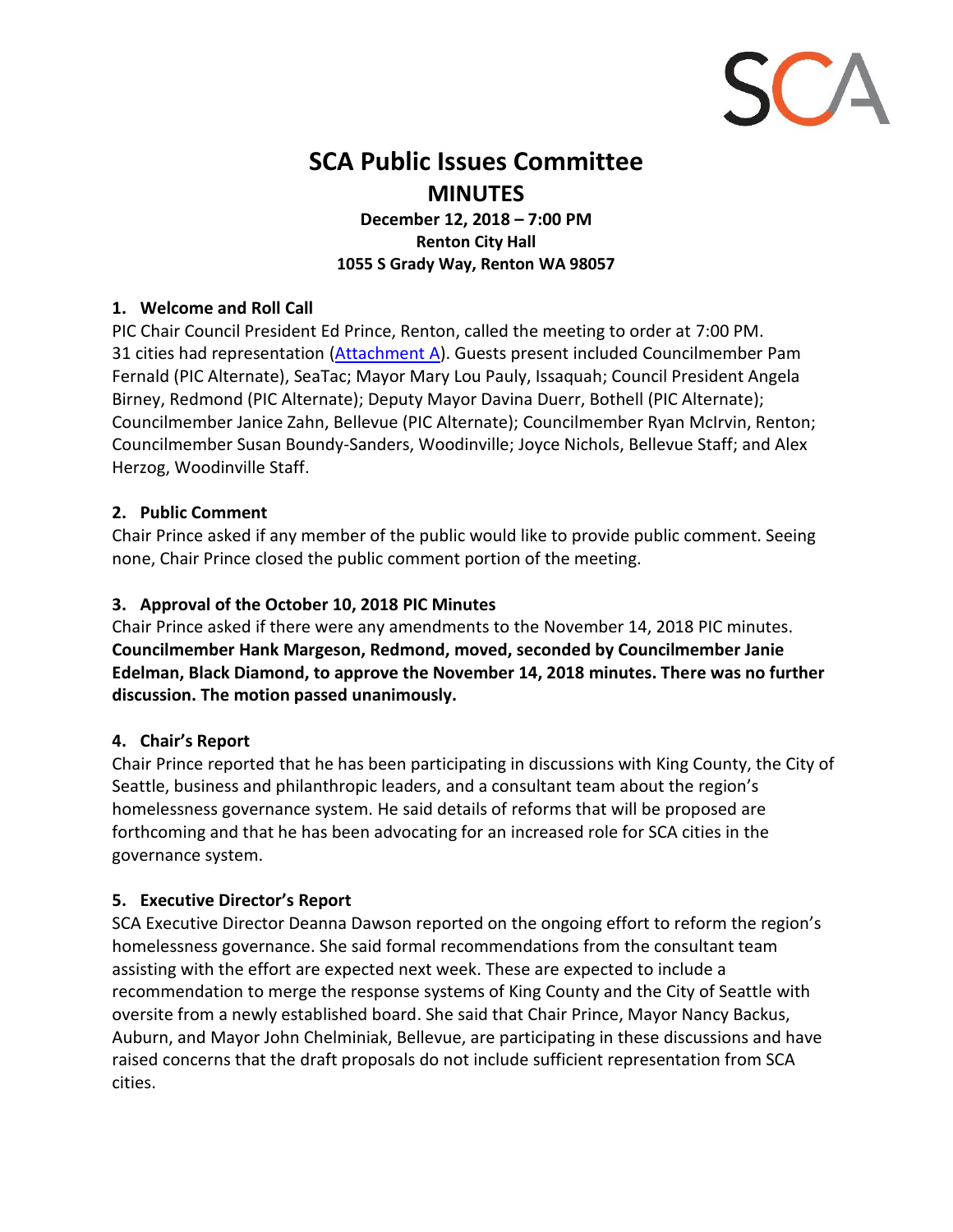Dawson reported that the 2019 SCA budget and member assessments were approved at the Annual Meeting on December 5.

Dawson reported on SCA Board of Director elections held prior to the PIC meeting. Councilmember Bruce Bassett, Mercer Island, and Deputy Mayor Davina Duerr, Bothell, were elected to represent the North Caucus; and Mayor Nancy Backus, Auburn, and Mayor Jeff Wagner, Covington, were elected to represent the South Caucus.

Dawson reported that SCA is working with members of the King County Council to ensure cities are included in the development of the renewal of the King County Parks Levy and that additional information on those efforts is forthcoming.

Dawson encouraged members to participate i[n A Conference on Advancing Racial Equity](https://www.eventbrite.com/e/grei-presents-a-conference-on-advancing-racial-equity-tickets-49179753968) scheduled for Friday, December 14.

## **6. Election of 2019 PIC Chair and Vice Chair**

SCA Executive Director Deanna Dawson and SCA Nominating Committee Chair Ross Loudenback reported that the PIC Nominating Committee met on November 15, 2018 to consider nominees to serve as PIC Chair and Vice Chair in 2019. The committee received one nomination each for PIC Chair and Vice Chair. Current PIC Chair Council President Ed Prince of Renton was nominated to serve a second terms as PIC Chair, and current PIC Vice Chair Christie Malchow of Sammamish was nominated to serve a second term as PIC Vice Chair. The PIC Nominating Committee recommends that Councilmember Ed Prince, Renton, be elected 2019 PIC Chair and Mayor Christie Malchow, Sammamish, be elected 2019 PIC Vice Chair.

**Councilmember Toby Nixon, Kirkland, moved, seconded by Councilmember John Stokes, Bellevue, that Councilmember Ed Prince, Renton, be elected 2019 PIC Chair and Mayor Christie Malchow, Sammamish, be elected 2019 PIC Vice Chair by acclamation. There was no further discussion. The motion passed unanimously.**

## **7. Regional Board and Committee Appointments**

SCA Executive Director Deanna Dawson and SCA Nominating Committee Chair Ross Loudenback reported that the PIC Nominating Committee met on November 15, 2018 to make recommendations to PIC on appointments to regional boards and committees for 2019. The PIC Nominating Committee is chaired by Councilmember Ross Loudenback, North Bend, representing the Snoqualmie Valley Caucus, and includes Mayor Leanne Guier, Pacific, representing the South Valley Caucus; Council President Ed Prince, Renton, representing the South Caucus; and, Councilmember Chris Roberts, Shoreline, representing the North Caucus.

The PIC Nominating Committee recommended a slate of appointments for consideration by the PIC [\(Attachment B\)](#page-7-0).

Councilmember Ross Loudenback, North Bend, said the PIC Nominating Committee carefully considered the many great candidates who applied to represent SCA on regional boards and committees. He said they strove for regional balance consistent with the SCA bylaws.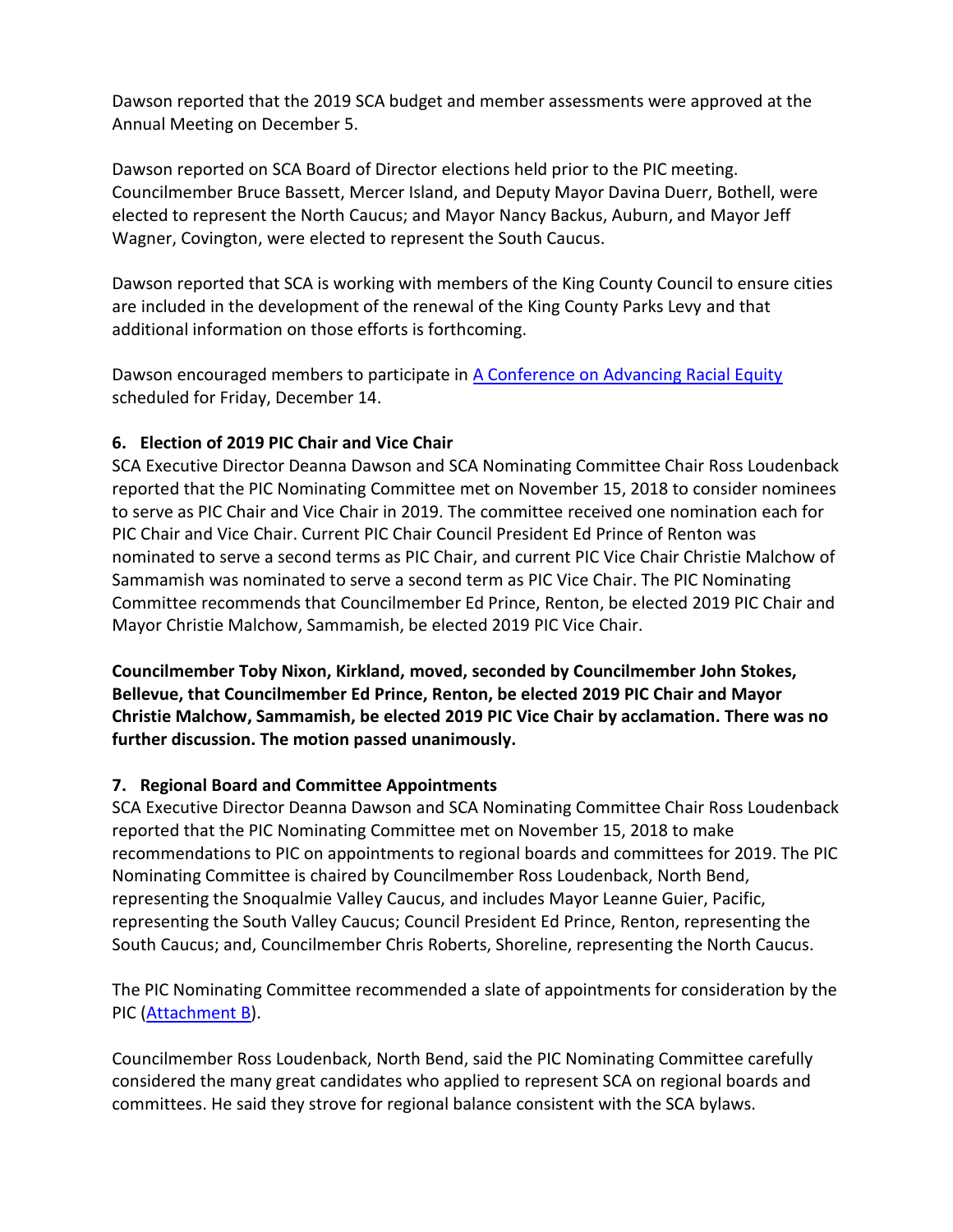**Councilmember Ross Loudenback, North Bend, moved, seconded by Councilmember Kate Kruller, Tukwila, to recommend to the SCA Board of Directors approval of the 2019 Regional Board and Committee appointments as shown i[n Attachment B.](#page-7-0) There was no further discussion. The motion passed unanimously.**

## **8. Regional Affordable Housing Task Force Action Plan**

SCA Policy Director Brian Parry reported on the [Five-Year Action Plan](http://soundcities.org/wp-content/uploads/2018/12/Affordable-Housing-Action-plan-final-12-10.pdf) developed by the Regional Affordable Housing Task Force. In November, the PIC voted to have SCA staff bring back a policy statement in support of the plan. Details of the work of the Task Force can be found in the [November 14, 2018 PIC packet.](http://soundcities.org/wp-content/uploads/2013/01/PIC-Packet-November-14-2018-1.pdf)

Parry said the Task Force held its final meeting on December 7, 2018 at which point they considered final amendments to the draft Action Plan and made modest changes from that version reviewed by PIC in November. These include calling out support for the recently formed South King Housing and Homelessness Partnership (SKHHP); clarifying the plan supports efforts to increase the supply affordable housing in suburban communities; and clarifying information related to historical capital expenditures for affordable housing.

As directed by PIC, SCA staff drafted a proposed policy statement for PIC to consider recommending to the SCA Board of Directors for final approval that states:

- *The Sound Cities Association (SCA) supports the Regional Affordable Housing Task Force Five-Year Action Plan and recommends approval by the King County Council;*
- *Given the differing housing challenges across the region, SCA supports the approach taken by the Task Force to recommend a menu of options for cities to address their areas of greatest need; and,*
- *SCA is committed to partnering regionally through the proposed new committee of the Growth Management Planning Council to promote affordable housing preservation and production.*

Parry said that if a policy recommendation was approved by the PIC it would be provided to the SCA Board of Directors for their consideration at their meeting on December 19. In addition, the County Council is expected to consider a motion in support of the Action Plan in the next several weeks.

SCA Executive Director Deanna Dawson noted that she had spoken with PIC member Councilmember Chris Roberts, Shoreline, who was unable to be at the meeting but said his city council considered the Action Plan and was supportive of the recommended policy statement.

Councilmember Benson Wong, Mercer Island, asked if Parry could provide additional information on any changes to the Action Plan since it was last reviewed by PIC in November. Parry reviewed the changes referenced above that were recommended by PIC, and noted that there were several text clarifications and corrections that did not alter the substance of the plan.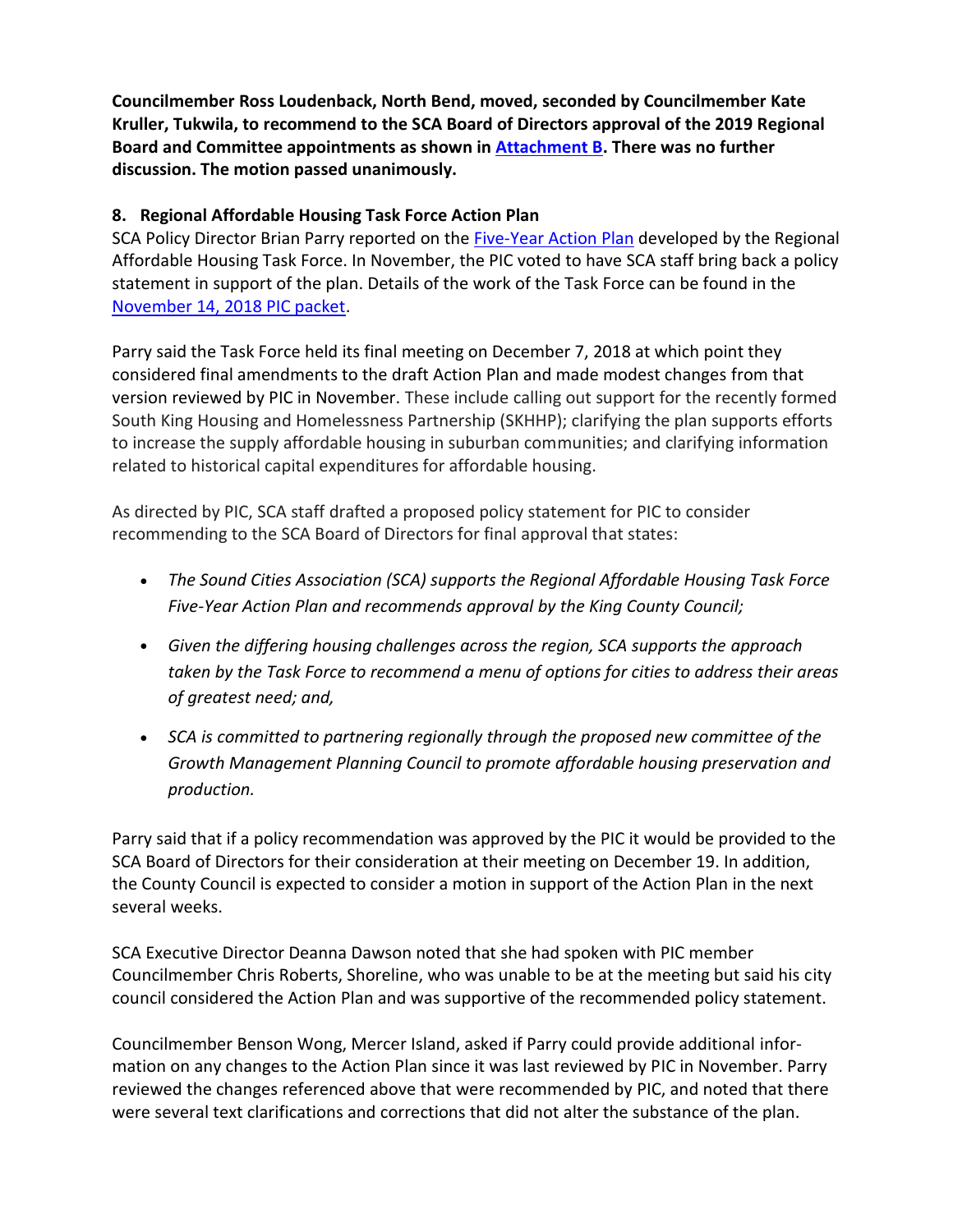Councilmember John Stokes, Bellevue, one of SCA's four representatives on the Regional Affordable Housing Task Force, said he was pleased with the process, that it brought a wide range of interested parties together, and that SCA had a lot of influence over the direction of the final recommendations. He said there is a lot of work ahead to implement the recommendations and address the region's affordable housing crisis and that SCA would play an important role in this work.

Chair Prince expressed his appreciation for the work of Mayor David Baker, Kenmore, as cochair of the Task Force. Baker thanked SCA Policy Director Brian Parry for his work throughout the development of the Action Plan. Baker expressed his appreciation for Parry's work.

## **Councilmember Tola Marts, Issaquah, moved, seconded by Mayor Christie Malchow, Sammamish, to recommend to the SCA Board of Directors the policy statement as provided by SCA staff.**

Chair Prince asked if there was further discussion.

Marts said that the King County Growth Management Planning Council recently received a briefing on the Action Plan from King County Councilmember Claudia Balducci who served as co-chair of the Task Force. He said he appreciated hearing her perspective on the aspirational nature of the housing goals described in the plan and that it is important not to lose sight of the full magnitude of need. He said additional questions were answered for him that made him confident in supporting the Action Plan.

Councilmember Toby Nixon, Kirkland, noted discussion in November about what the policy statement should say and that SCA staff did an excellent job in drafting their recommendation.

Councilmember Hank Margeson, Redmond, said that he hopes to see significant progress addressing the region's affordable housing need in the five years described in the Action Plan. He said the plan provided a roadmap to make progress and that it will take working together to achieve results.

Deputy Mayor Catherine Stanford, Lake Forest Park, said that it will be important to continually monitor the region's progress in addressing the affordable housing need.

Chair Prince noted that Councilmember Ryan McIrvin, Renton, who also represented SCA on the Regional Affordable Housing Task Force was in attendance at PIC and thanked him for his efforts.

### **There was no further discussion. The motion passed unanimously.**

## **9. 2019 Priorities**

SCA Executive Director Deanna Dawson said the purpose of the 2019 Priorities agenda item is to for PIC members to share priority issues for their cities and provide input on regional issues that are most important for PIC to become engaged in the coming year. She said topics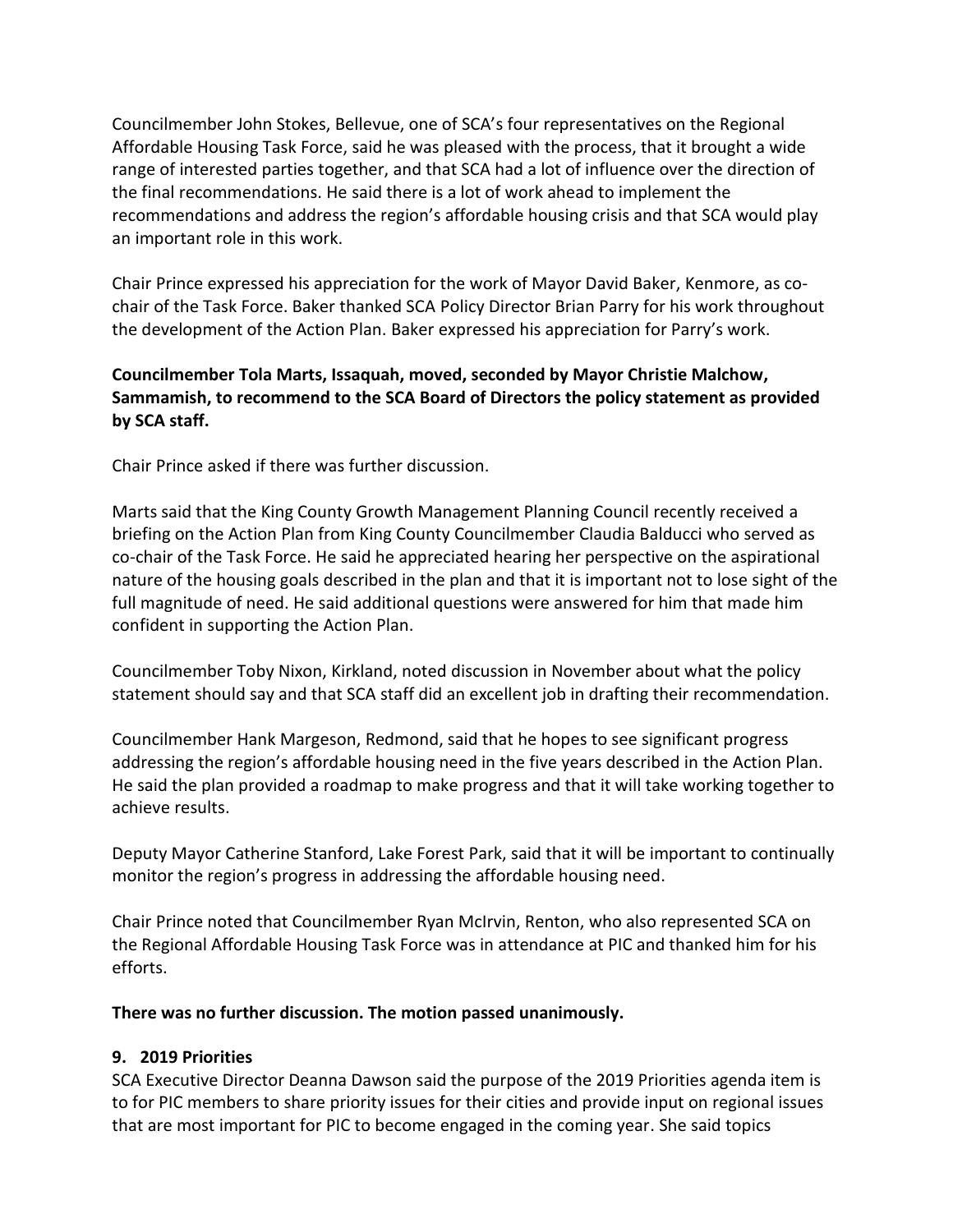identified by PIC could be the basis for future discussion items or pre-PIC workshops in 2019, and noted that the SCA Board would discuss the ideas generated by PIC at their 2019 retreat to help prioritize areas of focus. Based on ongoing regional discussions and previous feedback from SCA members, staff identified a series of issues for PIC members to consider, including:

- Homelessness and governance of the region's response system
- Affordable housing and implementation of the Regional Affordable Housing Task Force Five-Year Action Plan
- Countywide Parks Levy renewal
- Charter review and the role of regional committees in setting countywide policy
- King Conservation District workplan and rates
- Transportation, mobility, and preparing for emerging transportation technologies
- Regional airport capacity and the impacts of future expansion of SeaTac Airport on surrounding communities
- Managing growth and the update to VISION 2050
- Economic development and expanding opportunity for prosperity
- Solid waste and the future of recycling
- Preparing for the 2020 US Census
- Emergency management coordination
- Addressing toxic social media, increasing civility in public discourse, and finding opportunities for collaborative problem solving

PIC members concurred with the list of issued identified by SCA staff and added additional priorities, including:

- The Governor's proposed community-based mental health centers
- Solid waste and the future of recycling
- Apprenticeships and workforce development
- Emergency preparedness training and the regional response system
- Workforce housing
- Addressing rising public safety costs
- Increasing transportation funding
- Improving regional coordination and streamlining decision-making processes
- Climate change and environmental sustainability
- Smart cities, small cell technology, and equitable access to service
- Parks and open space
- Equity and inclusion

## **10. Upcoming Events**

Chair Prince said the SCA Public Issues Committee Meeting is on Wednesday, January 9, 2019 at 7:00 PM (6:00 Pre-PIC *tentative*) at Renton City Hall.

SCA will host a Networking Dinner on Wednesday, January 30, 2019 at the Renton Pavilion and Event Center. The keynote speaker with be King County Executive Dow Constantine.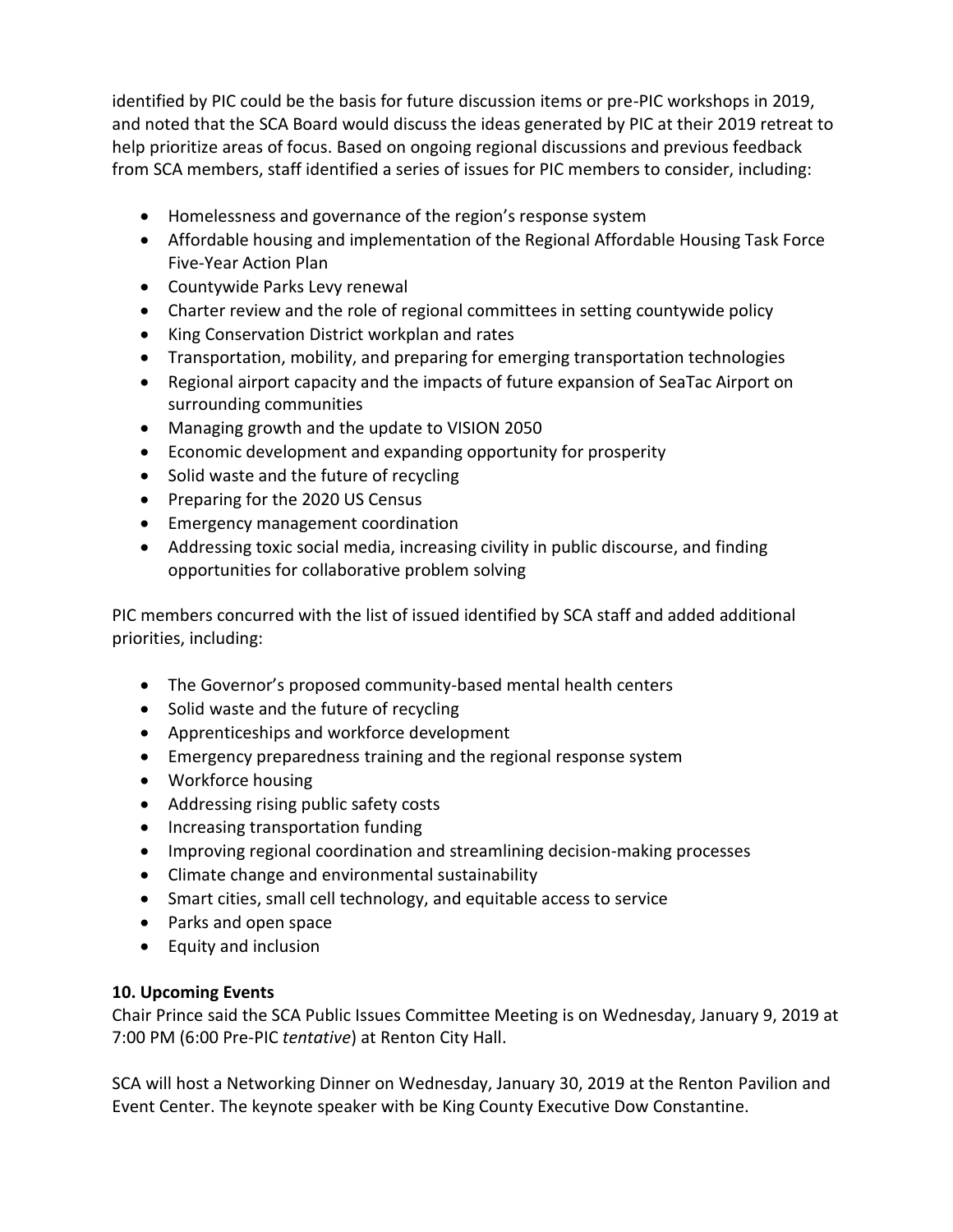Councilmember Toby Nixon noted that the Association of Washington Cities' City Action Days conflict with the February 13, 2019 PIC meeting. Executive Director Deanna Dawson said she would work with the PIC chair to determine whether to reschedule or cancel the February PIC meeting.

## **11. For the Good of the Order**

Councilmember Lydia Assefa-Dawson, Federal Way, expressed her condolences for the tragic passing of Councilmember Amina Ahmed, SeaTac. Mayor Erin Sitterley, SeaTac, spoke of the loss to the community and her sadness at the passing of Ahmed. The PIC held a moment of silence in honor of Ahmed.

## **12. Adjourn**

The meeting was adjourned at 8:41 PM.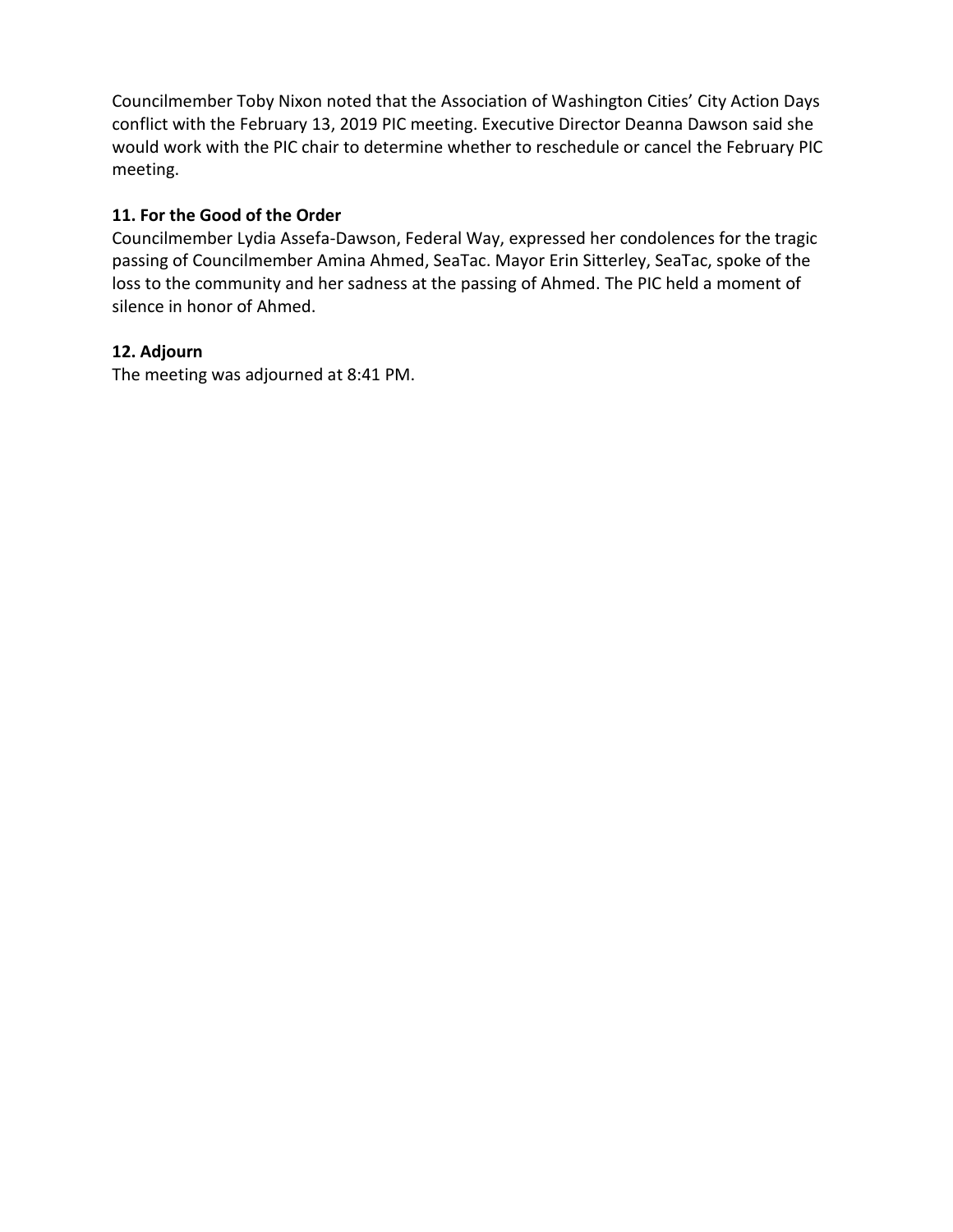<span id="page-6-0"></span>

| <b>City</b>               | Representative            | <b>Alternate</b>     |
|---------------------------|---------------------------|----------------------|
| Algona                    | Dave Hill                 | <b>Bill Thomas</b>   |
| <b>Auburn</b>             | Nancy Backus              | John Holman          |
| <b>Beaux Arts Village</b> | <b>Tom Stowe</b>          | Aletha Howes         |
| <b>Bellevue</b>           | <b>John Stokes</b>        | Janice Zahn          |
| <b>Black Diamond</b>      | Janie Edelman             | <b>Tamie Deady</b>   |
| <b>Bothell</b>            | James McNeal              | Davina Duerr         |
| <b>Burien</b>             | <b>Austin Bell</b>        | Nancy Tosta          |
| <b>Carnation</b>          | <b>Dustin Green</b>       | <b>Kim Lisk</b>      |
| Clyde Hill                | <b>Barre Seibert</b>      | George Martin        |
| Covington                 | <b>Fran Hollums</b>       | Joseph Cimaomo, Jr.  |
| <b>Des Moines</b>         | <b>Traci Buxton</b>       | Matt Mahoney         |
| <b>Duvall</b>             | Michelle Hogg             | Jennifer Knaplund    |
| Enumclaw                  | Anthony Wright            | Mike Sando           |
| <b>Federal Way</b>        | Lydia Assefa-Dawson       | <b>Martin Moore</b>  |
| <b>Hunts Point</b>        | Joseph Sabey              |                      |
| Issaquah                  | <b>Tola Marts</b>         | Chris Reh            |
| <b>Kenmore</b>            | David Baker               | <b>Nigel Herbig</b>  |
| <b>Kent</b>               | <b>Bill Boyce</b>         | <b>Toni Troutner</b> |
| <b>Kirkland</b>           | <b>Toby Nixon</b>         | Jay Arnold           |
| <b>Lake Forest Park</b>   | <b>Catherine Stanford</b> | Tom French           |
| <b>Maple Valley</b>       | Sean Kelly                | Linda Johnson        |
| <b>Medina</b>             | Sheree Wen                | <b>Alex Morcos</b>   |
| <b>Mercer Island</b>      | <b>Benson Wong</b>        | <b>Tom Acker</b>     |
| Milton                    | Shanna Styron Sherrell    | <b>Mary Tompkins</b> |
| <b>Newcastle</b>          | Allen Dauterman           | Carol Simpson        |
| <b>Normandy Park</b>      | Sue-Ann Hohimer           | Jonathan Chicquette  |
| <b>North Bend</b>         | Ross Loudenback           | <b>Ken Hearing</b>   |
| <b>Pacific</b>            | Leanne Guier              | David Storaasli      |
| Redmond                   | Hank Margeson             | Angela Birney        |
| Renton                    | <b>Ed Prince</b>          | Armondo Pavone       |
| <b>Sammamish</b>          | <b>Christie Malchow</b>   | Pam Stuart           |
| <b>SeaTac</b>             | <b>Erin Sitterley</b>     | Pam Fernald          |
| <b>Shoreline</b>          | <b>Chris Roberts</b>      | Keith Scully         |
| Skykomish                 | <b>Henry Sladek</b>       |                      |
| Snoqualmie                | <b>Katherine Ross</b>     | Matt Larson          |
| <b>Tukwila</b>            | <b>Kate Kruller</b>       | Zac Idan             |
| Woodinville               | James Evans               | <b>Elaine Cook</b>   |
| <b>Yarrow Point</b>       | Dicker Cahill             |                      |
| <b>SCA</b>                | Deanna Dawson             | Christa Valles       |
|                           | <b>Brian Parry</b>        | Cynthia Foley        |
|                           |                           |                      |

## **Public Issues Committee Meeting December 12, 2018**

Voting members are highlighted. Cities represented are **bolded**.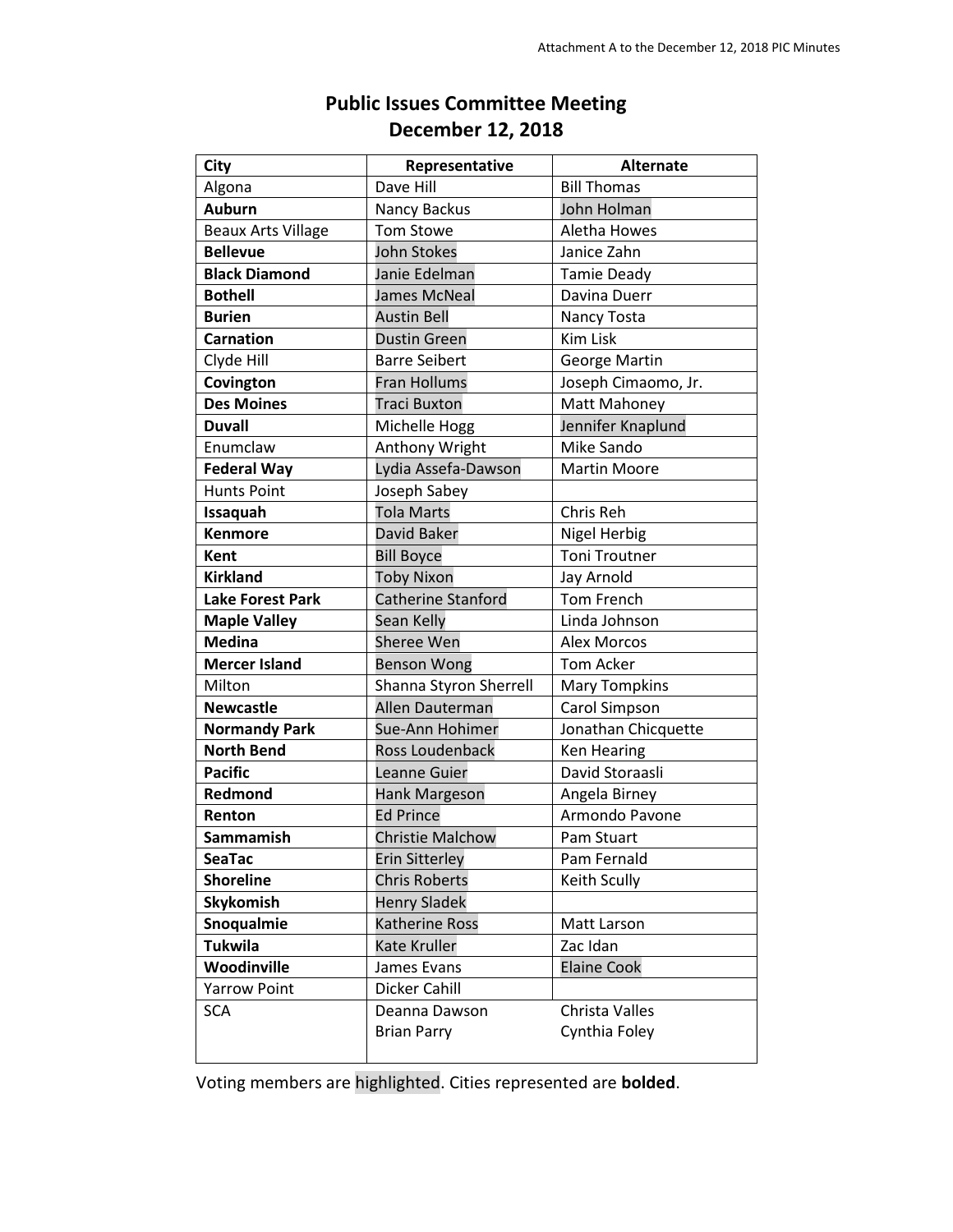# <span id="page-7-0"></span>**Recommended 2019 SCA Regional Board & Committee Appointments**

## **Advisory Council on Aging and Disability**

**Services (ADS Advisory Council)**

| Seat   | <b>Name</b>   | Citv    | Caucus |
|--------|---------------|---------|--------|
| Member | David Baker   | Kenmore |        |
| Member | Marli Larimer | Kent    |        |

### **All Home Coordinating Board**

| Seat   | Name                  | Citv             | Caucus |
|--------|-----------------------|------------------|--------|
|        | Member   Nancy Backus | Auburn           |        |
| Member | <b>Keith Scully</b>   | <b>Shoreline</b> |        |

### **Board of Health (BOH)**

| Seat   | <b>Name</b>         | City          | Caucus |
|--------|---------------------|---------------|--------|
| Member | Angela Birney       | Redmond       |        |
| Member | Susan Honda         | Federal Way   |        |
| Alt    | David Baker         | Kenmore       |        |
| Alt    | <b>Krystal Marx</b> | <b>Burien</b> |        |

### **Children and Youth Advisory Board (CYAB)**

| Seat          | <b>Name</b>        | Citv               | <b>Caucus</b> |
|---------------|--------------------|--------------------|---------------|
| Member        | <b>Bill Boyce</b>  | Kent               |               |
| <b>Member</b> | <b>Elaine Cook</b> | <b>Woodinville</b> |               |

### **Domestic Violence Initiative Regional Task Force (DVI)**

| <b>Seat</b>   | <b>Name</b>               | City            | <b>Caucus</b> |
|---------------|---------------------------|-----------------|---------------|
| Member        | <b>Traci Buxton</b>       | Des Moines      | S             |
| Member        | <b>Christie Malchow</b>   | Sammamish       | N             |
| Member        | Yolanda Trout-            | Auburn          | S             |
|               | Manuel                    |                 |               |
| <b>Member</b> | <b>Anthony Wright</b>     | Enumclaw        | S٧            |
| Alt           | Tanika Padhye             | Redmond         | Ν             |
| Alt           | Dana Parnello             | Maple Valley    | S             |
| Alt           | <b>Satwinder Kaur</b>     | Kent            | S             |
| Alt           | <b>Jennifer Robertson</b> | <b>Bellevue</b> |               |

### **Emergency Management Advisory Committee (EMAC)**

| <b>Seat</b>   | <b>Name</b>         | City                 | <b>Caucus</b> |
|---------------|---------------------|----------------------|---------------|
| Member        | Marianne Klaas      | Clyde Hill           | N             |
| Member        | <b>Bob Baggett</b>  | Auburn               |               |
| <b>Member</b> | <b>Wendy Weiker</b> | <b>Mercer Island</b> |               |
| Alt           | <b>Toby Nixon</b>   | <b>Kirkland</b>      |               |
| Alt           | <b>Linda Olson</b>  | <b>Maple Valley</b>  |               |
| Alt           | <b>David Carson</b> | Redmond              |               |
|               |                     |                      |               |

### **Key:**

| Yellow = |  | <b>New appointment</b> |  |
|----------|--|------------------------|--|
|          |  |                        |  |

- **Green = Moving from alternate to member**
- **Grey = Unexpired term**
- **Purple = Moving from member to alternate**
- **Blue = Term limit reached, recommend finding of "exceptional circumstances" to reappoint Red = New Seat**
- **No color = Returning member**

## **Growth Management Planning Council(GMPC)**

| <b>Seat</b> | <b>Name</b>          | City          | <b>Caucus</b> |
|-------------|----------------------|---------------|---------------|
| Member      | Debbie Bertlin       | Mercer Island | Ν             |
| Member      | Leanne Guier         | Pacific       | S٧            |
| Member      | Matt Larson          | Snoqualmie    | <b>SNO</b>    |
| Member      | <b>Tola Marts</b>    | Issaquah      | N             |
| Member      | <b>Thomas McLeod</b> | Tukwila       | S             |
| Member      | <b>Ed Prince</b>     | Renton        | S             |
| Alt         | Satwinder Kaur       | Kent          | S             |
| Alt         | <b>Chris Roberts</b> | Shoreline     | Ν             |
| Alt         | Pam Stuart           | Sammamish     | Ν             |
| <b>Alt</b>  | <b>Fran Hollums</b>  | Covington     |               |

## **HealthierHere Governing Board**

| Seat   | <b>Name</b>    | Citv             | Caucus |
|--------|----------------|------------------|--------|
| Member | Erin Sitterlev | SeaTac           |        |
| Alt    | Semra Riddle   | Lake Forest Park |        |

### **Joint Recommendations Committee (JRC)**

| Seat   | <b>Name</b>   | City       | <b>Caucus</b> |
|--------|---------------|------------|---------------|
| Member | Ken Hearing   | North Bend | <b>SNO</b>    |
| Member | Clyde Hill    | SeaTac     |               |
| Member | De'Sean Quinn | Tukwila    |               |
| Member | Chris Ross    | Sammamish  | N             |

### **King Conservation District Advisory Committee (KCDAC)**

| <b>Seat</b> | <b>Name</b>           | City             | <b>Caucus</b> |  |  |
|-------------|-----------------------|------------------|---------------|--|--|
| Member      | <b>Brenda Fincher</b> | Kent             |               |  |  |
| Member      | Mark Phillips         | Lake Forest Park |               |  |  |
| Member      | Wendy Weiker          | Mercer Island    |               |  |  |
| Alt         | Amy McHenry           | Duvall           | <b>SNO</b>    |  |  |
| Alt         | Ryan McIrvin          | Renton           | S             |  |  |
| Alt         | Victoria Hunt         | Issaquah         |               |  |  |

### **King County Flood Control District Advisory Committee (KCFCDAC)**

| <b>Seat</b>   | <b>Name</b>           | City                | <b>Caucus</b>          |
|---------------|-----------------------|---------------------|------------------------|
| Member        | Leanne Guier          | Pacific             | S٧                     |
| Member        | <b>Henry Sladek</b>   | Skykomish           | <b>SNO</b>             |
| Member        | Marlla Mhoon          | Covington           |                        |
| <b>Member</b> | <b>Michelle Hogg</b>  | <b>Duvall</b>       | <b>SNO</b>             |
| Alt           | <b>Anthony Wright</b> | <b>Enumclaw</b>     | $\textsf{S}\textsf{V}$ |
| Alt           | Karen Moran           | Sammamish           |                        |
| Alt           | Linda Johnson         | <b>Maple Valley</b> |                        |
| Alt           | <b>Salim Nice</b>     | Mercer Island       |                        |

#### **King County Law Enforcement Officers' and Fire Fighters' Plan 1 (LEOFF1) Disability Retirement Board**

| Seat | <b>Name</b> | <b>City</b> | <b>Caucus</b> |
|------|-------------|-------------|---------------|
|      | امہ         |             |               |